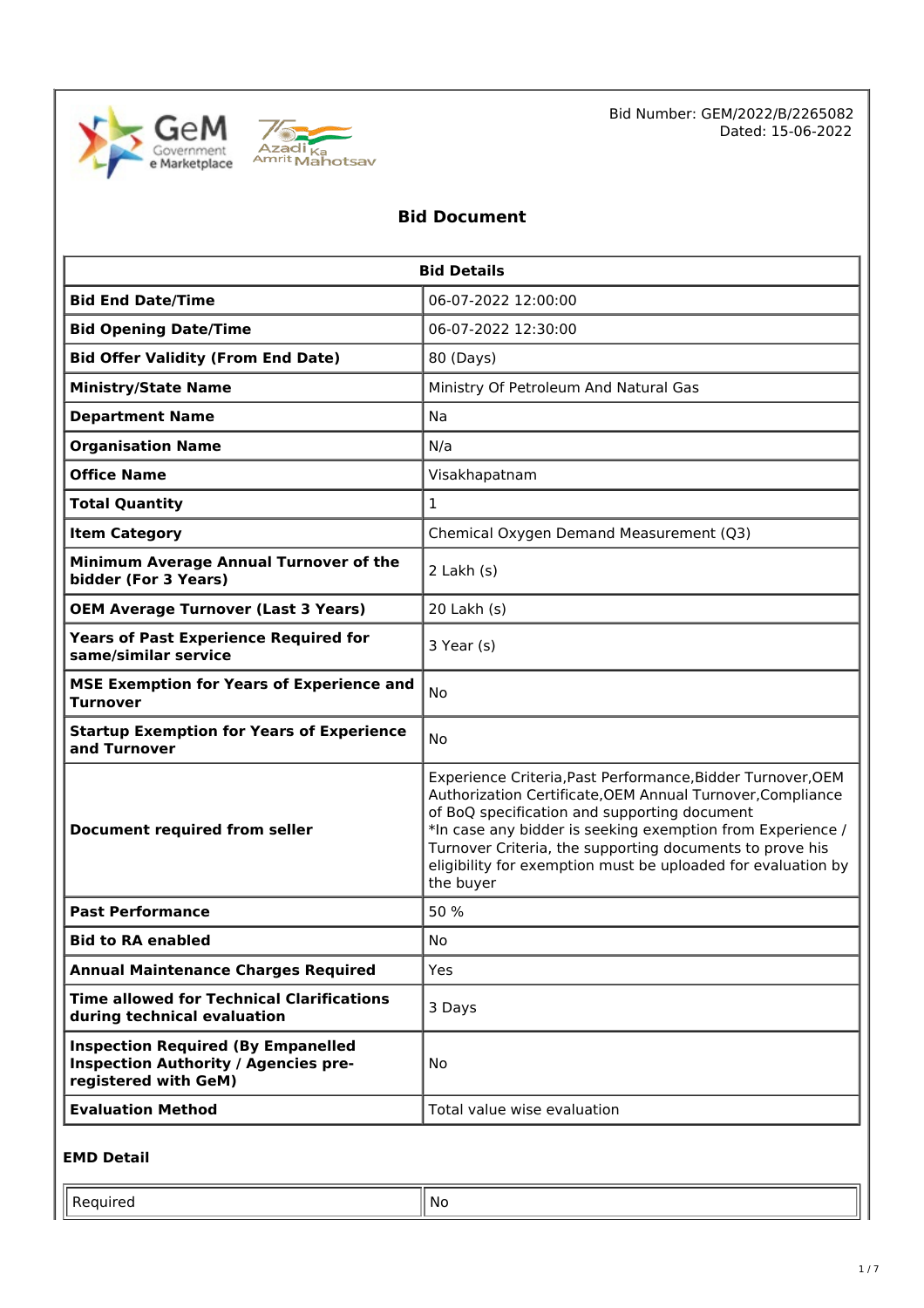#### **ePBG Detail**

| State Bank of India<br>   Advisory Bank |      |
|-----------------------------------------|------|
| ePBG Percentage(%)                      | 3.00 |
| Duration of ePBG required (Months).     | 26   |

(a). EMD & Performance security should be in favour of Beneficiary, wherever it is applicable.

#### **Beneficiary:**

Registrar (I/C)

Indian Institute of Petroleum and Energy, 2nd Floor, AU Engg College Main Block, Andhra University, Visakhapatnam, Andhra Pradesh 530003 (Dr. B Murali Krishna)

#### **Splitting**

Bid splitting not applied.

#### **MII Purchase Preference**

| l MII<br>Purchase<br>11.001.00000000<br>$\sim$ - reterminal $\sim$<br>$\sim$<br>. | `o<br>ີ<br>- - |
|-----------------------------------------------------------------------------------|----------------|

#### **MSE Purchase Preference**

| l MSF Pi<br>Preference<br>المتماسم والمتارين<br>nase<br>.<br>. | $V \cap V$<br>--<br>ີ |
|----------------------------------------------------------------|-----------------------|

1. The minimum average annual financial turnover of the bidder during the last three years, ending on 31st March of the previous financial year, should be as indicated above in the bid document. Documentary evidence in the form of certified Audited Balance Sheets of relevant periods or a certificate from the Chartered Accountant / Cost Accountant indicating the turnover details for the relevant period shall be uploaded with the bid. In case the date of constitution / incorporation of the bidder is less than 3-year-old, the average turnover in respect of the completed financial years after the date of constitution shall be taken into account for this criteria.

2. Experience Criteria: In respect of the filter applied for experience criteria, the Bidder or its OEM {themselves or through reseller(s)} should have regularly, manufactured and supplied same or similar Category Products to any Central / State Govt Organization / PSU / Public Listed Company for number of Financial years as indicated above in the bid document before the bid opening date. Copies of relevant contracts to be submitted along with bid in support of having supplied some quantity during each of the Financial year. In case of bunch bids, the category of primary product having highest value should meet this criterion.

3. OEM Turn Over Criteria: The minimum average annual financial turnover of the OEM of the offered product during the last three years, ending on 31st March of the previous financial year, should be as indicated in the bid document. Documentary evidence in the form of certified Audited Balance Sheets of relevant periods or a certificate from the Chartered Accountant / Cost Accountant indicating the turnover details for the relevant period shall be uploaded with the bid. In case the date of constitution / incorporation of the OEM is less than 3 year old, the average turnover in respect of the completed financial years after the date of constitution shall be taken into account for this criteria.

4. Preference to Make In India products (For bids < 200 Crore):Preference shall be given to Class 1 local supplier as defined in public procurement (Preference to Make in India), Order 2017 as amended from time to time and its subsequent Orders/Notifications issued by concerned Nodal Ministry for specific Goods/Products. The minimum local content to qualify as a Class 1 local supplier is denoted in the bid document. If the bidder wants to avail the Purchase preference, the bidder must upload a certificate from the OEM regarding the percentage of the local content and the details of locations at which the local value addition is made along with their bid, failing which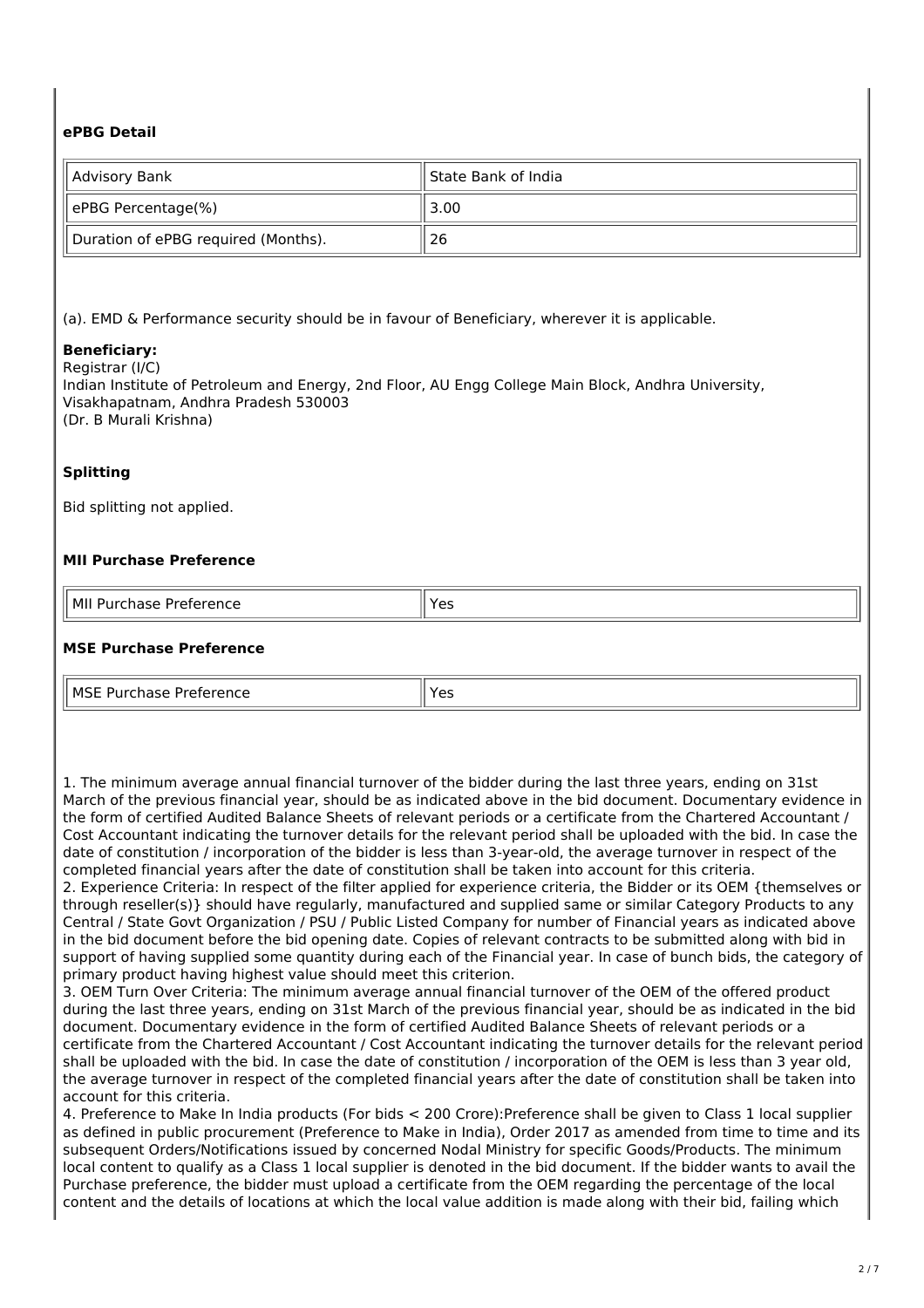no purchase preference shall be granted. In case the bid value is more than Rs 10 Crore, the declaration relating to percentage of local content shall be certified by the statutory auditor or cost auditor, if the OEM is a company and by a practicing cost accountant or a chartered accountant for OEMs other than companies as per the Public Procurement (preference to Make-in -India) order 2017 dated 04.06.2020. Only Class-I and Class-II Local suppliers as per MII order dated 4.6.2020 will be eligible to bid. Non - Local suppliers as per MII order dated 04.06.2020 are not eligible to participate. However, eligible micro and small enterprises will be allowed to participate .In case Buyer has selected Purchase preference to Micro and Small Enterprises clause in the bid, the same will get precedence over this clause.

5. Purchase preference to Micro and Small Enterprises (MSEs): Purchase preference will be given to MSEs as defined in Public Procurement Policy for Micro and Small Enterprises (MSEs) Order, 2012 dated 23.03.2012 issued by Ministry of Micro, Small and Medium Enterprises and its subsequent Orders/Notifications issued by concerned Ministry. If the bidder wants to avail the Purchase preference, the bidder must be the manufacturer of the offered product in case of bid for supply of goods. Traders are excluded from the purview of Public Procurement Policy for Micro and Small Enterprises. In respect of bid for Services, the bidder must be the Service provider of the offered Service. Relevant documentary evidence in this regard shall be uploaded along with the bid in respect of the offered product or service. If L-1 is not an MSE and MSE Seller (s) has/have quoted price within L-1+ 15% (Selected by Buyer)of margin of purchase preference /price band defined in relevant policy, such Seller shall be given opportunity to match L-1 price and contract will be awarded for 25%(selected by Buyer) percentage of total QUANTITY.

6. Estimated Bid Value indicated above is being declared solely for the purpose of guidance on EMD amount and for determining the Eligibility Criteria related to Turn Over, Past Performance and Project / Past Experience etc. This has no relevance or bearing on the price to be quoted by the bidders and is also not going to have any impact on bid participation. Also this is not going to be used as a criteria in determining reasonableness of quoted prices which would be determined by the buyer based on its own assessment of reasonableness and based on competitive prices received in Bid / RA process.

7. Past Performance: The Bidder or its OEM {themselves or through re-seller(s)} should have supplied same or similar Category Products for 50% of bid quantity, in at least one of the last three Financial years before the bid opening date to any Central / State Govt Organization / PSU / Public Listed Company. Copies of relevant contracts (proving supply of cumulative order quantity in any one financial year) to be submitted along with bid in support of quantity supplied in the relevant Financial year. In case of bunch bids, the category related to primary product having highest bid value should meet this criterion.

### **Chemical Oxygen Demand Measurement ( 1 pieces )**

**(Minimum 50% and 20% Local Content required for qualifying as Class 1 and Class 2 Local Supplier respectively)**

| D<br>$\cdots$<br>vpe<br>1.411<br>$\sim$ $\sim$ | ıμ |
|------------------------------------------------|----|
|                                                |    |

#### **Technical Specifications**

Buyer Specification Document | Download

| Annual Maintenance                                     |          |
|--------------------------------------------------------|----------|
| Warranty of required product                           | 2 Year   |
| Annual Maintenance Charges Duration (Post<br>Warranty) | 3 Year   |
| Annual Maintenance Charges Frequenecy                  | Annually |

\*Warranty displayed under the AMC/CMC Details section will supersede the warranty displayed under the catalog specfication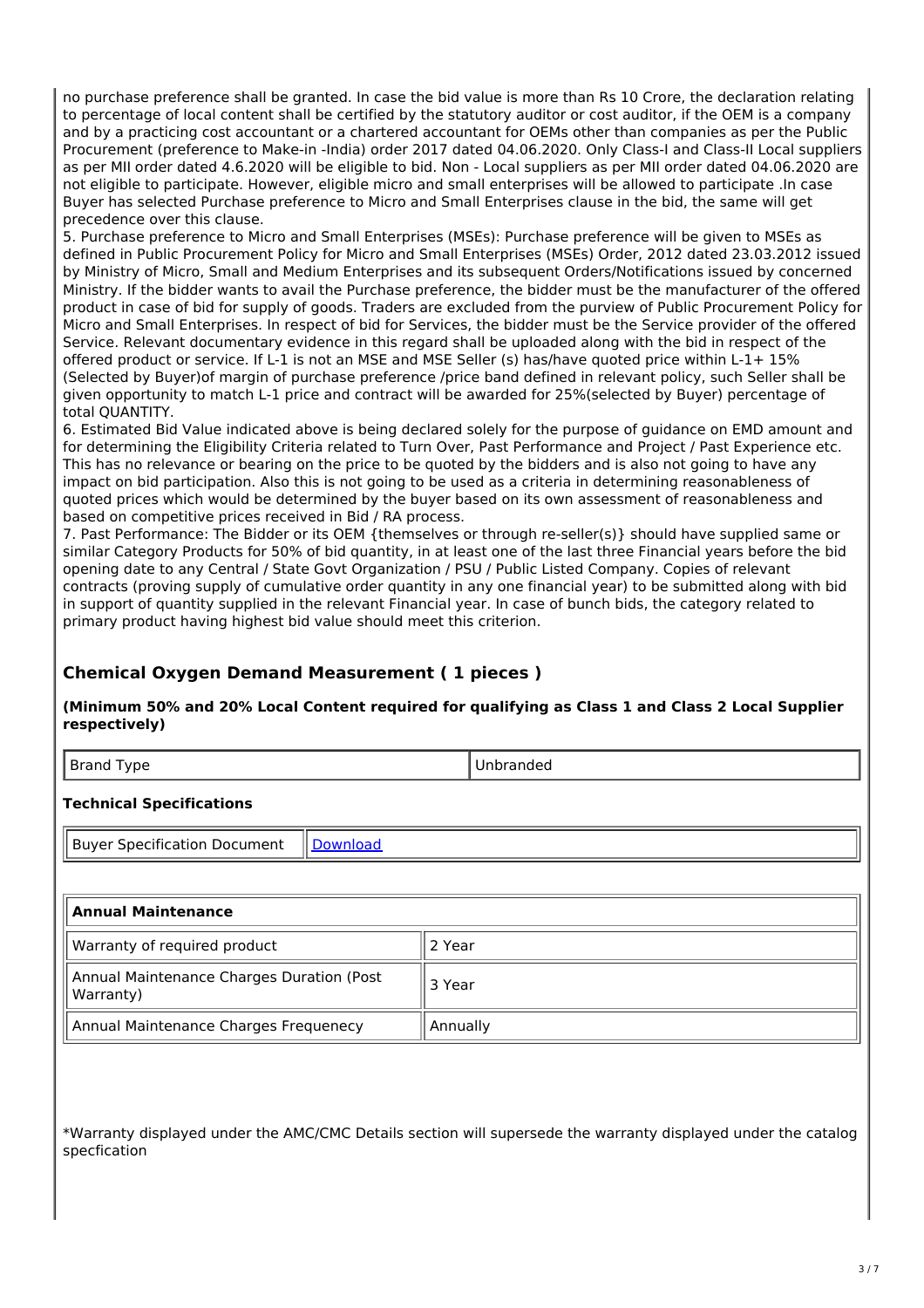#### **Installation Commissioning and Testing (ICT) details for the above item:**

| % of Product Cost Payable on Product Delivery                                  | 90%     |  |
|--------------------------------------------------------------------------------|---------|--|
| Min Cost Allocation for ICT as a % of product cost                             | 10%     |  |
| Number of days allowed for ICT after site readiness<br>communication to seller | 10 Days |  |

#### **Consignees/Reporting Officer and Quantity**

| S.No. | Consignee/Reporti<br>ng Officer | <b>Address</b>                                                                                                                     | Quantity | <b>Delivery Days</b> |
|-------|---------------------------------|------------------------------------------------------------------------------------------------------------------------------------|----------|----------------------|
|       | Koratana<br>Ramakrishna         | 530003, Indian Institute of<br>Petroleum & Energy, 2nd Floor,<br>Main Building, Andhra<br>University College of<br>Engineering (A) |          | 30                   |

## **Buyer Added Bid Specific Terms and Conditions**

#### 1. **Generic**

OPTION CLAUSE: The Purchaser reserves the right to increase or decrease the quantity to be ordered up to 25 percent of bid quantity at the time of placement of contract. The purchaser also reserves the right to increase the ordered quantity by up to 25% of the contracted quantity during the currency of the contract at the contracted rates. Bidders are bound to accept the orders accordingly.

#### 2. **Generic**

Actual delivery (and Installation & Commissioning (if covered in scope of supply)) is to be done at following address Indian Institute of Petroleum and Energy 2nd Floor, AU Engg College Main Block, Andhra University, Visakhapatnam, Andhra Pradesh 530003.

#### 3. **Generic**

Bidder shall submit the following documents along with their bid for Vendor Code Creation:

- a. Copy of PAN Card.
- b. Copy of GSTIN.
- c. Copy of Cancelled Cheque.
- d. Copy of EFT Mandate duly certified by Bank.

#### 4. **Generic**

The buyer organization is an institution eligible for concessional rates of GST as notified by the Government of India. The goods for which bids have been invited fall under classification of GST concession and the conditions for eligibility of concession are met by the institution. A certificate to this effect will be issued by Buyer to the Seller after award of the Contract. Sellers are requested to submit their bids after accounting for the Concessional rate of GST.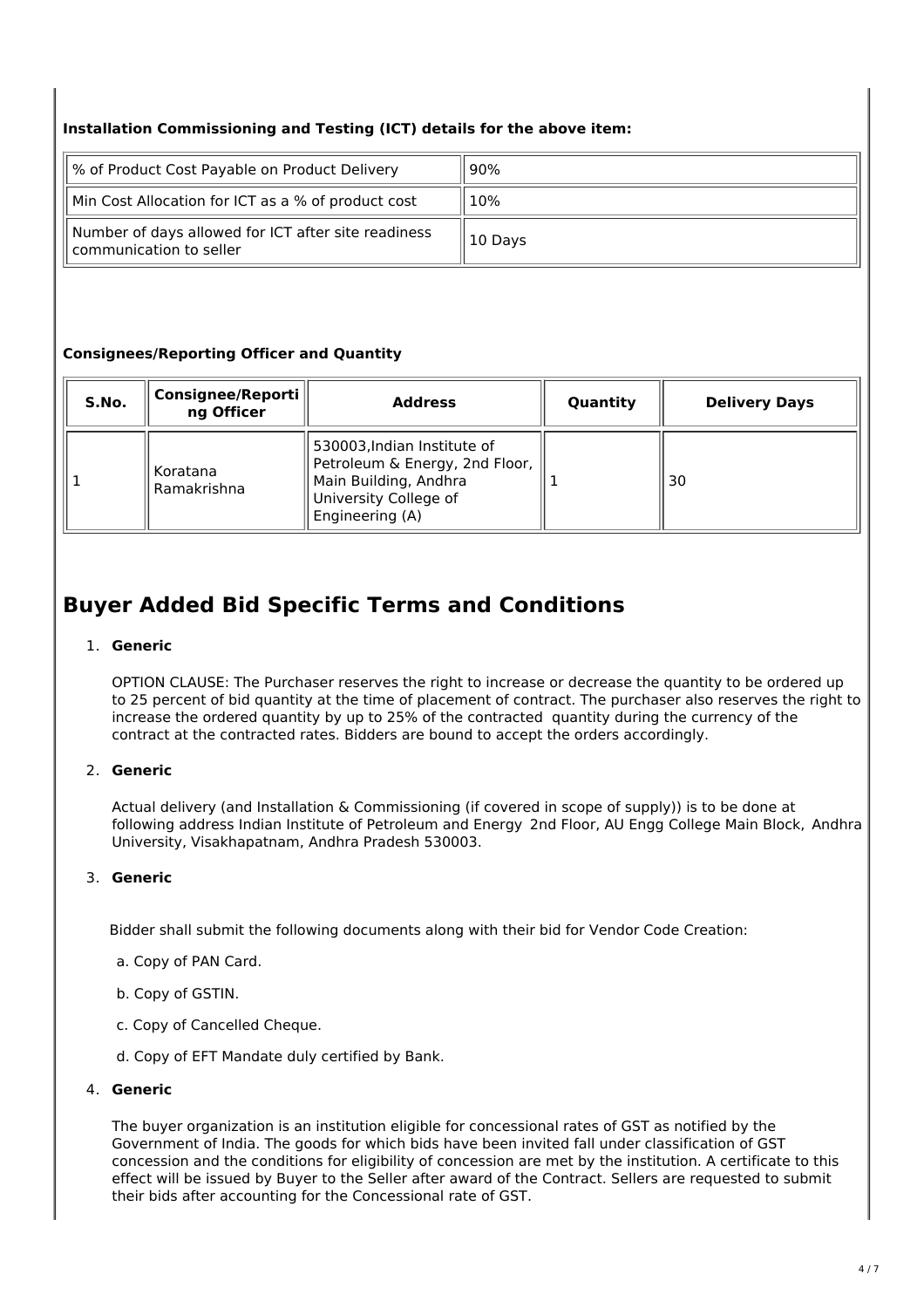Applicable Concessional rate of GST : 5% Notification No.and date : TU/RG-CDE(1312)/2021 dated 30/07/2021

#### 5. **Scope of Supply**

Scope of supply (Bid price to include all cost components) : Supply Installation Testing and Commissioning of Goods

#### 6. **Turnover**

Bidder Turn Over Criteria: The minimum average annual financial turnover of the bidder during the last three years, ending on 31st March of the previous financial year, should be as indicated in the bid document. Documentary evidence in the form of certified Audited Balance Sheets of relevant periods or a certificate from the Chartered Accountant / Cost Accountant indicating the turnover details for the relevant period shall be uploaded with the bid. In case the date of constitution / incorporation of the bidder is less than 3 year old, the average turnover in respect of the completed financial years after the date of constitution shall be taken into account for this criteria.

#### 7. **Turnover**

OEM Turn Over Criteria: The minimum average annual financial turnover of the OEM of the offered product during the last three years, ending on 31st March of the previous financial year, should be as indicated in the bid document. Documentary evidence in the form of certified Audited Balance Sheets of relevant periods or a certificate from the Chartered Accountant / Cost Accountant indicating the turnover details for the relevant period shall be uploaded with the bid. In case the date of constitution / incorporation of the OEM is less than 3 year old, the average turnover in respect of the completed financial years after the date of constitution shall be taken into account for this criteria. In case of bunch bids, the OEM of CATEGORY RELATED TO primary product having highest bid value should meet this criterion.

#### 8. **Warranty**

Bidder / OEM has to give an undertaking that after expiry of warranty period, it will provide AMC Service for next 3 years for the offered products at the rate not more than 5 % of contract price per annum. Buyer reserves the right to enter into an AMC agreement ( covering preventive maintenance and servicing)with the Successful Bidder / OEM after expiry of the Warranty period at rate as mentioned above and the payment for the AMC charges would be made Annually after rendering of the AMC Services of the relevant AMC period. Performance Security of the successful bidder shall be forfeited if it fails to accept the AMC contract when called upon by the buyer. The original Performance Security of contract will be returned only after submission and verification of AMC Performance Security for 3% of total AMC value valid up to AMC period plus 2 months (if there is no other claim). (Undertaking of acceptance to be uploaded with bid).

#### 9. **Warranty**

Timely Servicing / rectification of defects during warranty period: After having been notified of the defects / service requirement during warranty period, Seller has to complete the required Service / Rectification within 7 days time limit. If the Seller fails to complete service / rectification with defined time limit, a penalty of 0.5% of Unit Price of the product shall be charged as penalty for each week of delay from the seller. Seller can deposit the penalty with the Buyer directly else the Buyer shall have a right to recover all such penalty amount from the Performance Security (PBG).Cumulative Penalty cannot exceed more than 10% of the total contract value after which the Buyer shall have the right to get the service / rectification done from alternate sources at the risk and cost of the Seller besides forfeiture of PBG. Seller shall be liable to re-imberse the cost of such service / rectification to the Buyer.

## **Disclaimer**

The additional terms and conditions have been incorporated by the Buyer after approval of the Competent Authority in Buyer Organization. Buyer organization is solely responsible for the impact of these clauses on the bidding process, its outcome, and consequences thereof including any eccentricity/restriction arising in the bidding process due to these ATCs and due to modification of technical specifications and/or terms and conditions governing the bid. Any clause incorporated by the Buyer such as demanding Tender Sample, incorporating any clause against the MSME policy and Preference to make in India Policy, mandating any Brand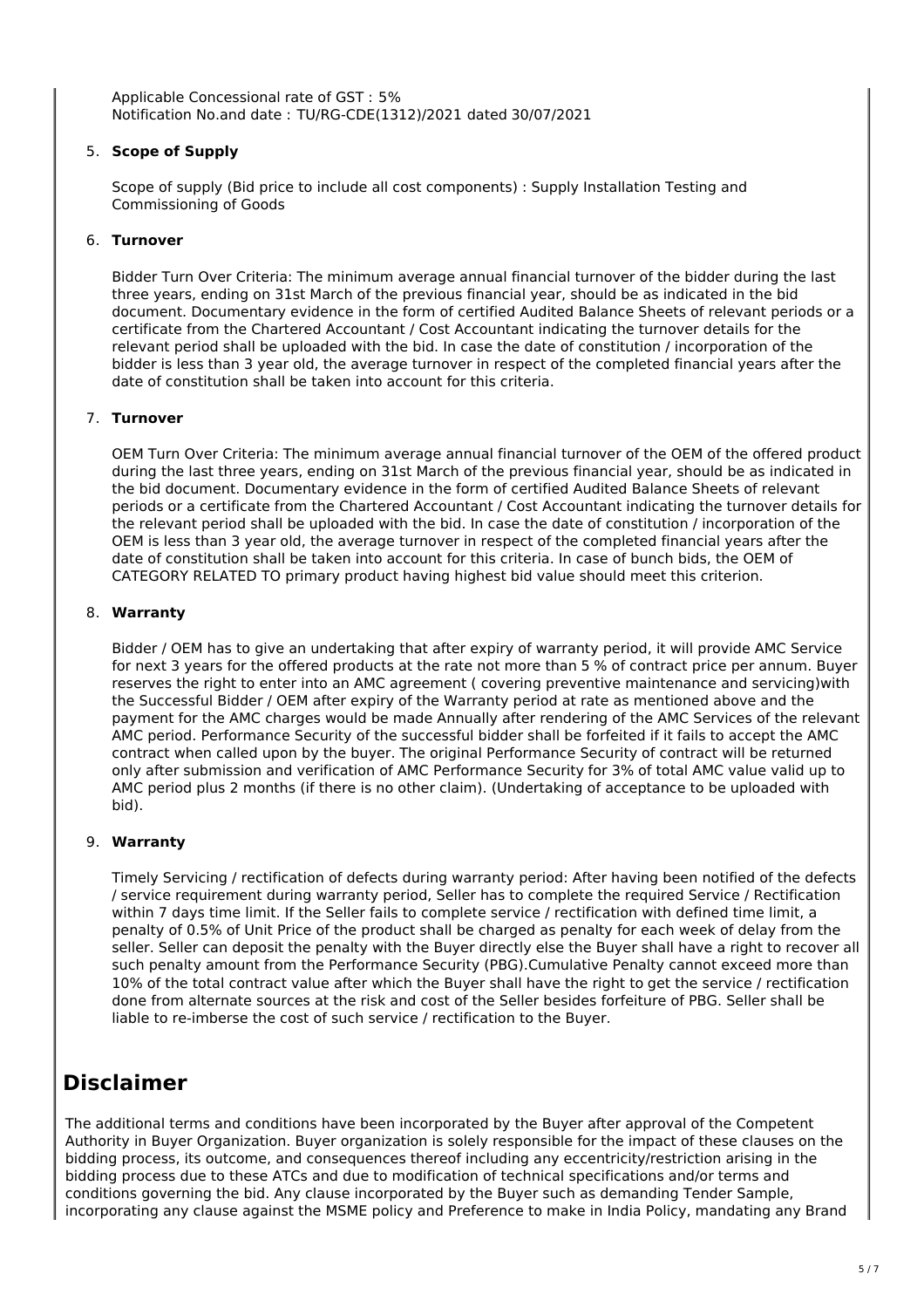names or Foreign Certification, changing the default time period for Acceptance of material or payment timeline governed by OM of Department of Expenditure shall be null and void and would not be considered part of bid. Further any reference of conditions published on any external site or reference to external documents/clauses shall also be null and void. If any seller has any objection/grievance against these additional clauses or otherwise on any aspect of this bid, they can raise their representation against the same by using the Representation window provided in the bid details field in Seller dashboard after logging in as a seller within 4 days of bid publication on GeM. Buyer is duty bound to reply to all such representations and would not be allowed to open bids if he fails to reply to such representations. Also, GeM does not permit collection of Tender fee / Auction fee in case of Bids / Forward Auction as the case may be. Any stipulation by the Buyer seeking payment of Tender Fee / Auction fee through ATC clauses would be treated as null and void.

# **Additional Clause For Annual Maintenance Charges**

**1.**AMC charges to be indicated as percentage of cost of Product/Equipment quoted for each year after the warranty period.

**2.** GST shall be included in the AMC Charges quoted.

**3.** The AMC functionality shall be available in bid only and no direct RA shall be applicable. In case of bid to RA decrement rules shall be applicable on total price inclusive of AMC charges.

**3.1** Buyer shall indicate number of years of warranty by selecting option of 1- 10 Years available in the field depending on warranty parameter applicable in category parameters for the equipment. The Seller while participating in Bid/RA will get fields to indicate AMC charges as percentage depending on number of years of AMC selected by Buyer. The following shall be applicable If 5 year AMC selected.

**3.1.1** AMC charges for first year after warranty period – Percentage to be indicated- A1.

**3.1.2** AMC charges for second year after warranty period – Percentage to be indicated A2.

**3.1.3** AMC charges for third year after warranty period – Percentage to be indicated A3.

**3.1.4** AMC charges for fourth year after warranty period – Percentage to be indicated A4.

**3.1.5** AMC charges for 5th year after warranty period – Percentage to be indicated A5.

**3.2** The calculation of AMC Charges shall take in to account of number of years of warranty and duration of AMC as specified while creating bid.

**3.3** AMC charges to be indicated for each subsequent year should be same or higher than preceding year.

**3.4** The AMC charges shall be offered within range of 3 to 10% of cost of equipment.

**4.**Since AMC charges are to be paid only later for each year during AMC period , applicable performance guarantee amount after placement of contract shall be based on the cost of product/equipment and not on basis of cost of equipment along with AMC Charges.

**5.** Performance bank guarantee applicable for AMC is to be submitted at start of the AMC and shall be applicable as 3% on the total contract value including AMC Charges The PBG submitted after award of contract shall be released only after new PBG for the AMC period is submitted and accepted by buyer/consignee after due verification. Bank guarantee for AMC is to remain valid till completion of AMC period plus one year .The bank guarantee for AMC shall be submitted to buyer directly.

**6.** In case of splitting of quantity product/equipment cost and AMC charges offered by L-1 in the evaluated cost shall be matched by higher quoting eligible bidders on one to one basis .The equipment cost shall be matched and AMC charges shall be matched year to year.

**7.** The AMC Contract shall be an offline contract to be handled by buyer. The payment of AMC will be made on AMC frequency (as indicated above) basis after satisfactory completion of said period, duly certified by end user and scope of AMC will be as per para 1 above.

This Bid is also governed by the General Terms and Conditions

In terms of GeM GTC clause 26 regarding Restrictions on procurement from a bidder of a country which shares a land border with India, any bidder from a country which shares a land border with India will be eligible to bid in this tender only if the bidder is registered with the Competent Authority. While participating in bid, Bidder has to undertake compliance of this and any false declaration and non-compliance of this would be a ground for immediate termination of the contract and further legal action in accordance with the laws.